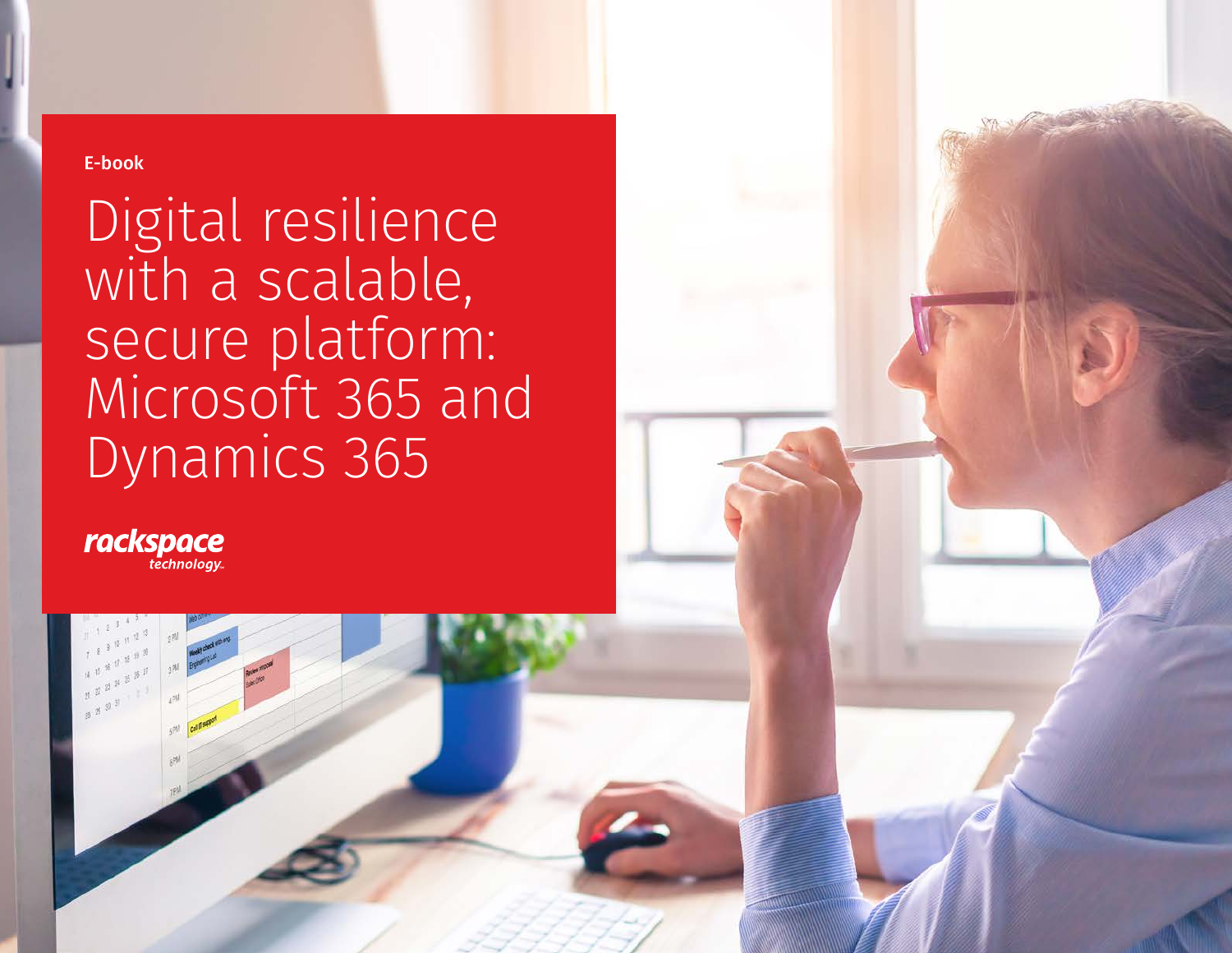

# Executive summary

As customer expectations for more personalized experiences increase, businesses need to make every minute count and every customer engagement shine without sacrificing security.

Microsoft Dynamics 365 is a comprehensive business management solution that makes it easier for businesses to manage financials, sales, service and operations on a secure and scalable solution.

This e-book explores how Dynamics 365 integrated with Microsoft 365 improves productivity and provides insights to your daily tasks — and how Azure Activity Directory (Azure AD) enables secure single sign-on capabilities across applications.

You'll also get an inside look at three day-in-the-life scenarios that illustrate how Microsoft's unique capabilities help business owners, sales representatives and accountants be more productive while improving customer experiences.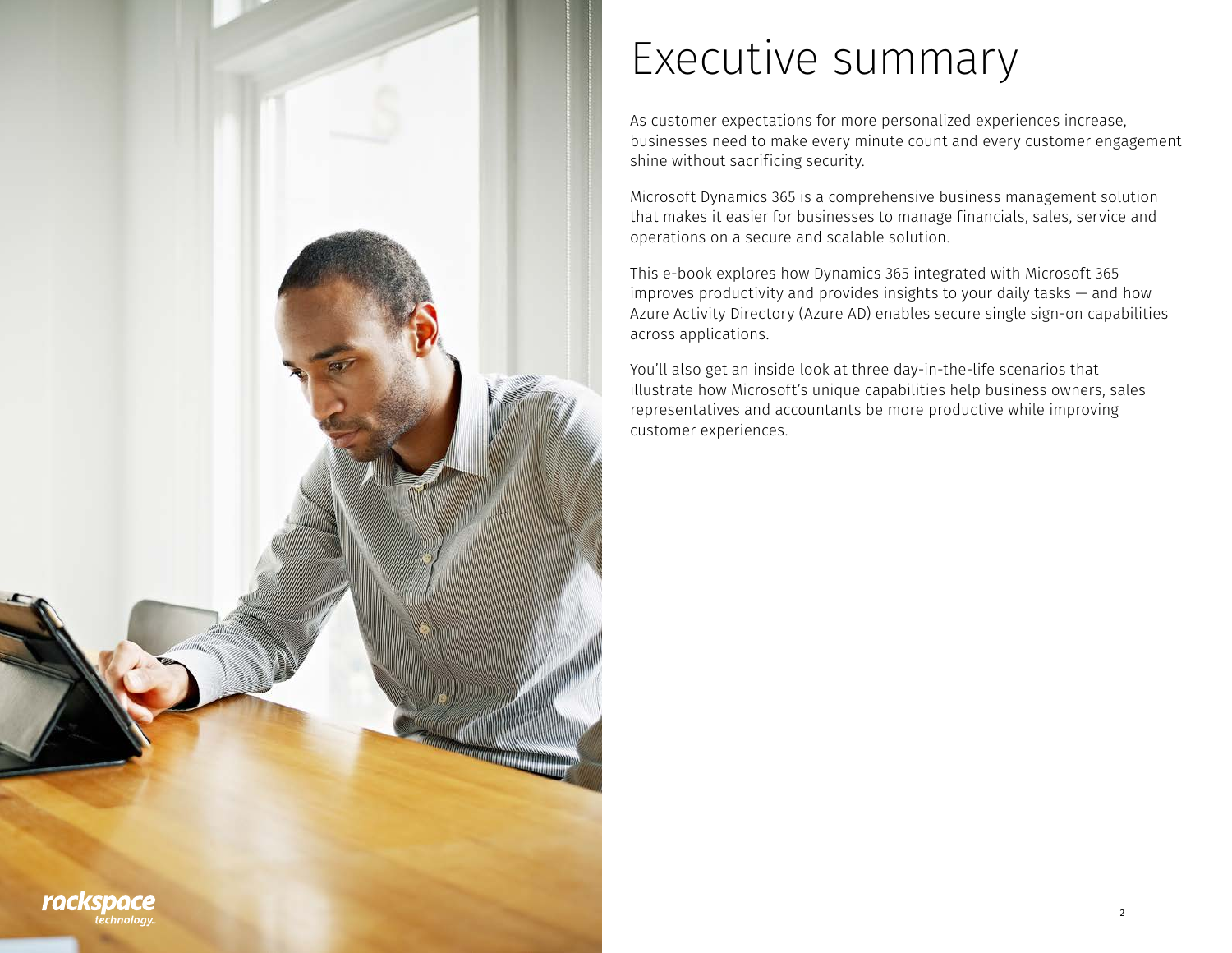

#### Disconnected systems hold businesses back

As a business professional, your workday consists of managing emails, daily tasks and participating in meetings. To keep up, you're probably spending much of your day navigating between multiple, disconnected systems.

You might use accounting software to prepare an invoice, a CRM system to manage your contacts and sales pipeline, a separate email solution for communication, and perhaps a different application for meetings. Furthermore, you need to log in separately to each of these applications, taking time and requiring you to remember multiple passwords.

Switching back and forth between fragmented, stand-alone solutions takes time and often requires duplicate data entry. This diminished productivity

stifles your ability to scale and cuts into time that could be better spent developing new business.

[The Total Economic ImpactTM of Securing Apps with Microsoft Azure Active Directory](https://www.microsoft.com/en-us/security/business/forrester-tei-study)

But with Microsoft Dynamics 365 and its integrated Azure Active Directory, you can create a single sign-on experience across Microsoft 365 and Dynamics 365 applications. This capability helps your teams get through tasks faster, focus on the big picture and spend more time taking care of customers. In fact, according to Forrester', out of the top four benefits of Microsoft Azure Active Directory, end user productivity improvement from a seamless single sign-on experience represents 45% of the overall benefits.

rackspace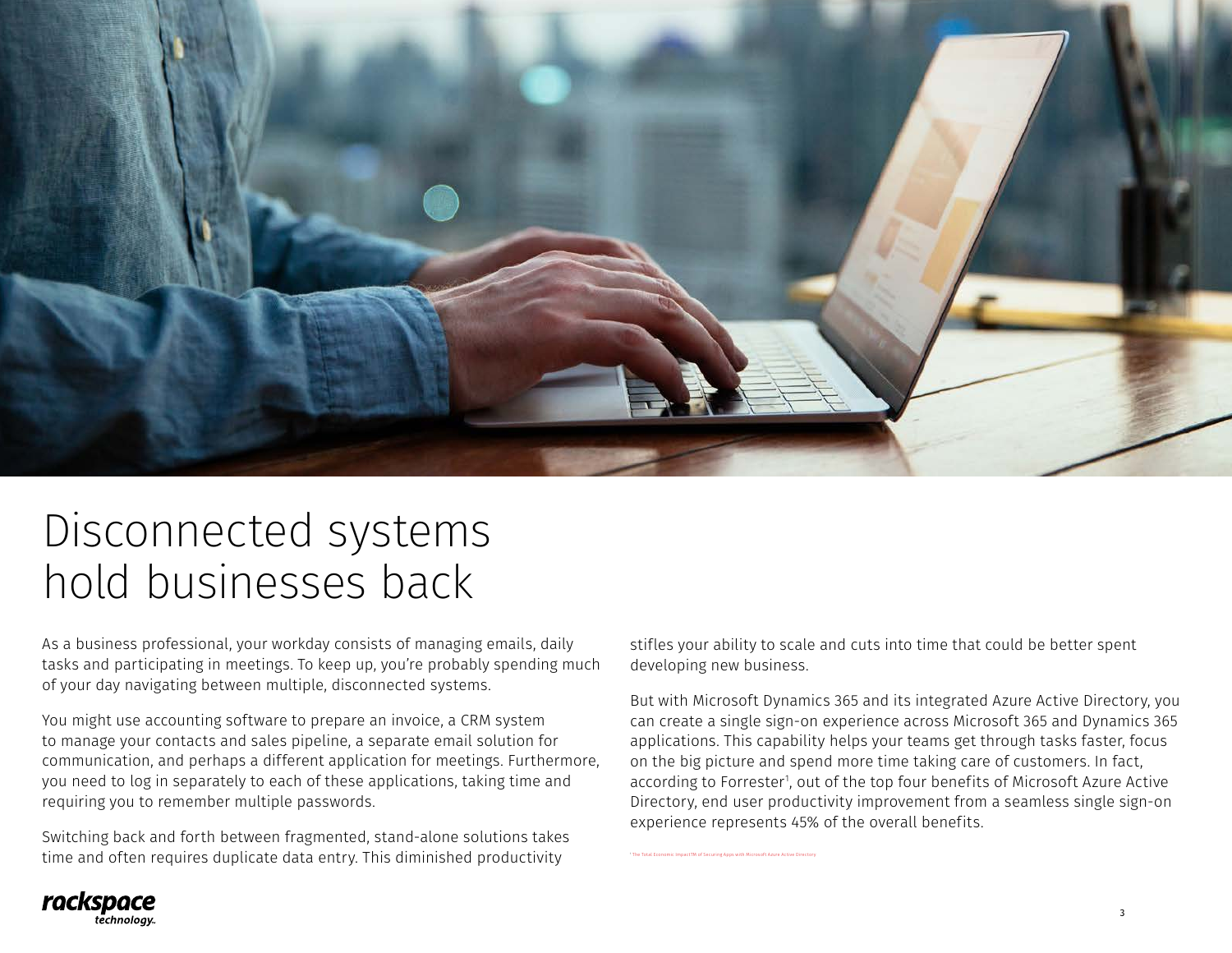#### Connect people, processes and systems

#### Reimagine productivity with Dynamics 365 and Microsoft 365

Microsoft brings the worlds of business processes and personal productivity together, connecting your people, processes and systems like never before.

Right now, your employees might be the only common link between your business systems and the email, spreadsheet and word processing tools you use every day. This means they waste a lot of time flipping between apps or cutting and pasting, which can lead to data entry errors. Connected business solutions from Microsoft help to pull everything together, so your people don't have to.

Together, Microsoft Dynamics 365 and Microsoft 365 help you:

- Drive productivity by reducing time spent switching between stand-alone apps
- Foster collaboration and communication across Outlook and Teams to break down internal silos and broadening visibility across the organization
- Accelerate user adoption and lower training time with a seamless user experience

Let's take a look at some scenarios where Dynamics 365 and Microsoft 365 work together to make your people more productive and your business more efficient.

### **Scenario 1: Work where** business takes you

As a business owner, imagine you receive an email from a high-priority customer who urgently needs an order delivered in a short timeframe. With Dynamics 365, you can find the information you need and act on it without searching disparate systems or coordinating with other departments. Without leaving your inbox, you check inventory and discover that you don't have enough stock on hand to fulfill the order. In the same interface, you create and send both a purchase order to the vendor and a quote to your customer, moving on to your next task within minutes.

Dynamics 365 also helps you secure processes and work on the go. Suppose you are out of the office and an email alerts you that a sales quote has exceeded your established 10% maximum discount. Right from your mobile inbox, you quickly review the quote and check the customer's order history, account status and credit limit. You make an informed decision to approve the discount, which automatically updates the quote and notifies the sales rep that it's ready to be sent to the customer.

With Dynamics 365 and Microsoft 365 working together, you can take quick action right from your email—allowing you to spend more time managing your business and connecting with customers.

rackspace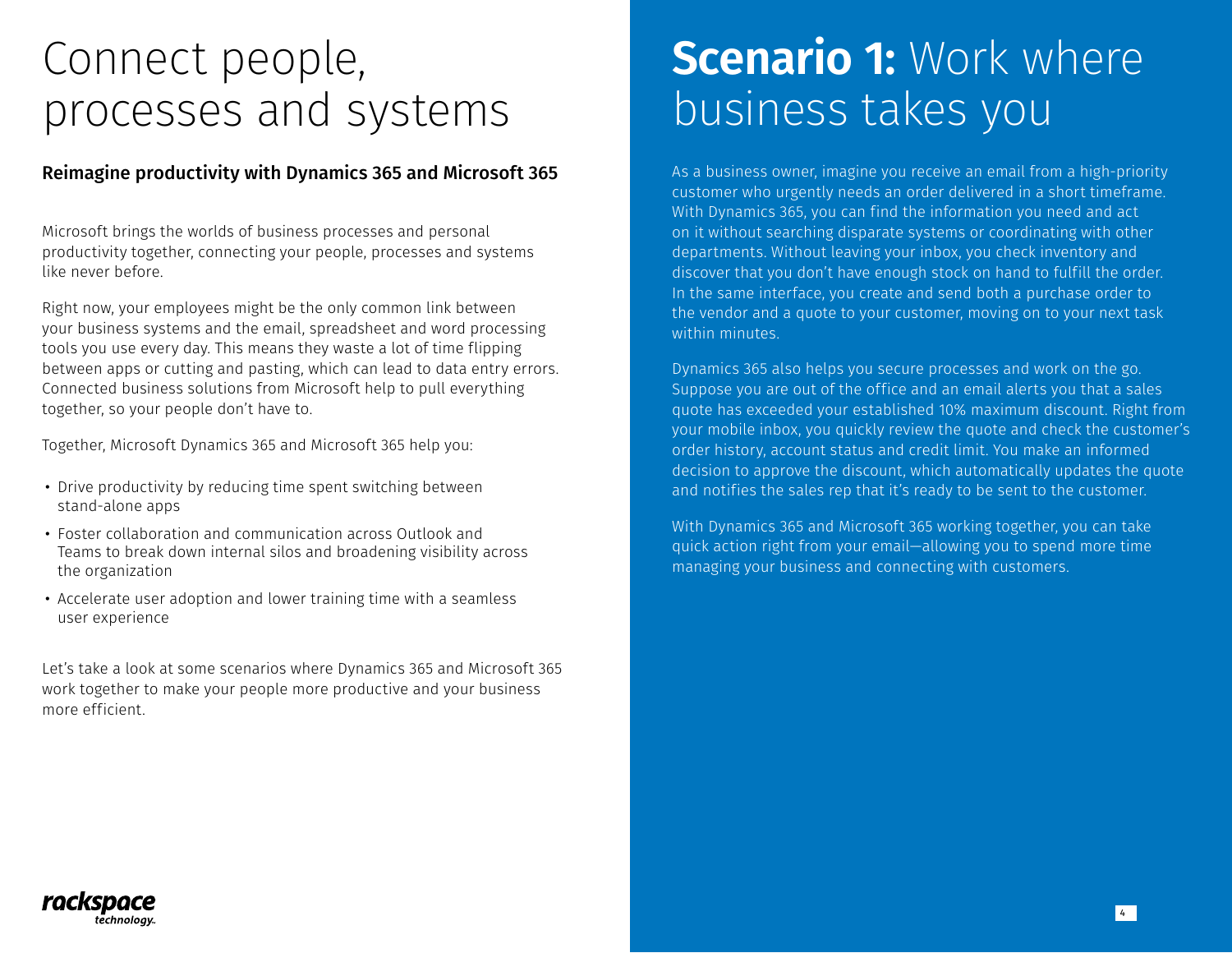

### **Scenario 2: Improve** customer interactions

You know how critical it is to keep your sales team connected in the office and on the go. Dynamics 365 and Microsoft 365 simplifies and automates daily tasks to keep your sales team focused on managing sales.

Your sales rep receives an email from a customer requesting a quote on some items. The system recognizes the sender, enabling him to easily pull up the customer card within Outlook. From this dashboard, he reviews the account — including the customer's existing quotes, ongoing orders and sales history. As he's creating the quote, customer and product information auto-populate, helping him get it done faster.

While he was sending the sales quote, a note hit his inbox from a potential customer he met at a recent event. The system recognizes that their email address is not in the customer database and prompts him to add it. Without leaving Outlook, he creates their profile in the Dynamics 365 app.

This kind of automation reduces time spent on administrative tasks, allowing your sales team to quickly respond to inquiries and ultimately improve customer interactions.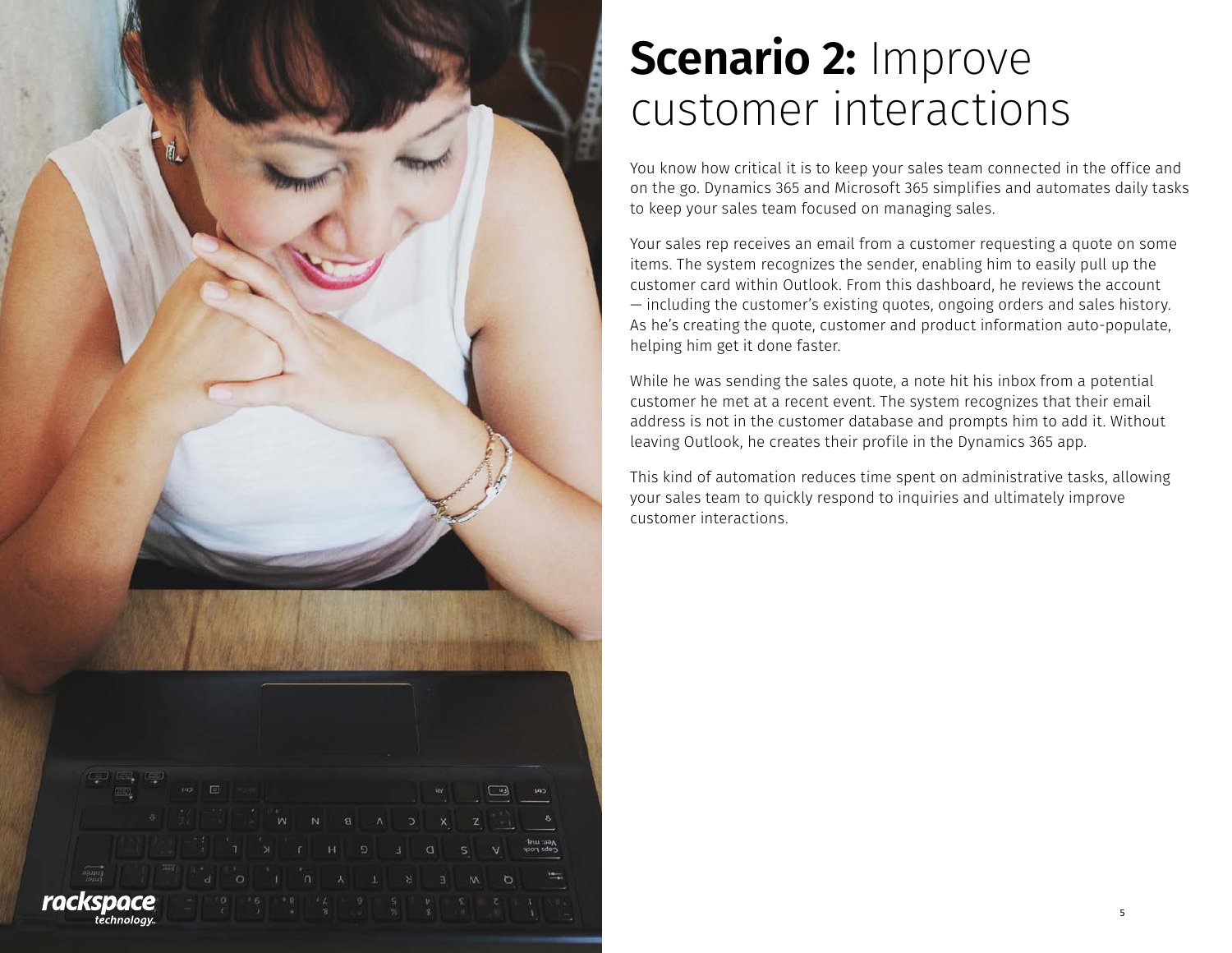## **Scenario 3:** Simplify reporting and make better decisions

Your accountants run a crucial piece of the business. Dynamics 365 makes an accountant's day easier by simplifying reporting, streamlining monthend close and reducing data entry errors.

Her day starts in the Dynamics 365 app, where she is preparing the monthly P&L statement. She needs to edit multiple invoices at once, so she opens the invoice list in Microsoft Excel. In a matter of minutes, she adds a new batch of invoices and updates the status of several others. With just one click, she publishes the data back to the Dynamics 365 app, where it's automatically refreshed.

Wanting a deeper analysis of the month's revenue, she switches to Microsoft Power BI. There she has multiple ways to analyze Dynamics 365 data, including the revenue information she just updated. Through rich visuals and custom dashboards, she gains insights she couldn't get from standard reports.

With Dynamics 365, you get an end-to-end view of your business and builtin intelligence that helps you make more informed decisions.

### Why Rackspace for Microsoft 365 and Dynamics 365?

offerings, so you can focus on your business. Plus, we can help integrate your Dynamics 365 applications into your existing systems, such as Microsoft 365, to increase efficiency and provide your customers with the right data, in the right place, at the right time.

#### Single Provider for All Microsoft SaaS

Let us manage all your licensing needs for Microsoft 365 and Microsoft Dynamics 365, so you can focus on maximizing these powerful applications.

#### Flexible Licensing

With multiple plans to choose from, our experts can help you pick the right plan for your business.

#### Microsoft Expertise

We're an industry leader in supporting Microsoft solutions and are Microsoft 365 investment.